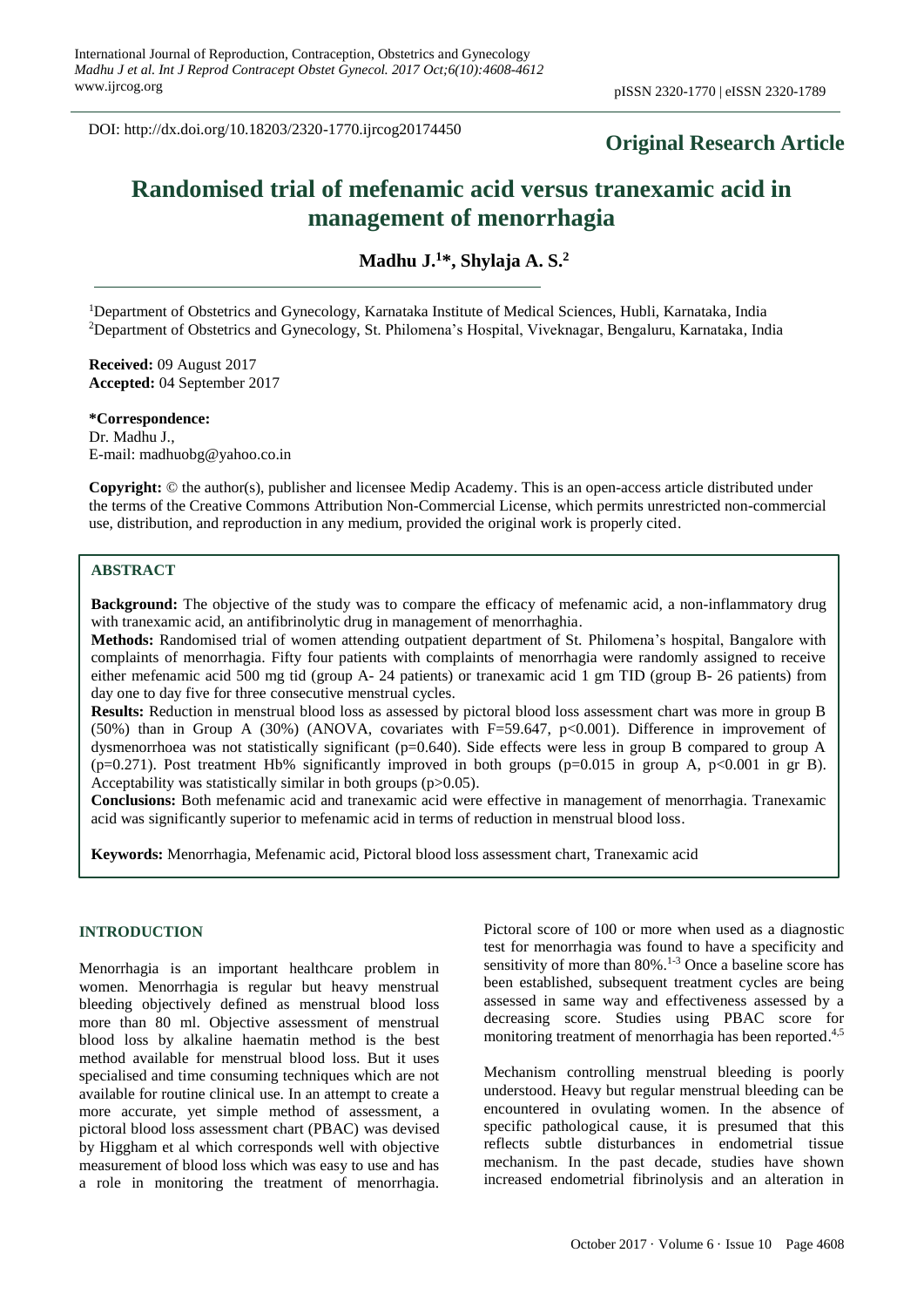prostaglandin balance as local uterine abnormalities causing menorrhagia. These observations provide the rationale basis of treatment. <sup>6</sup> Tranexamic acid is most commonly used antifibrinolytic drug and mefenamic acid is most commonly used non-steroidal antiinflammatory drug (NAID) used in management of menorrhagia.<sup>7,8</sup>

This study was conducted to compare the efficacy of mefenamic acid, an NSAID and tranexamic acid, an antifibrinolytic agent in the management of menorrhagia.

## **METHODS**

One year study of women attending outpatient department of St. Philomena's Hospital, Bangalore with complaints of menorrhagia was conducted.

## *Inclusion criteria*

Patients in the age group of 18 to 45 years with complaints of menorrhagia were evaluated. Menstrual blood loss was assessed by pictorial blood loss assessment chart (PBAC). Patients with PBAC score of more than 100, normal pelvic examination, normal cervical cytology were selected for the study.

## *Exclusion criteria*

Patients with irregular menstrual cycles, symptoms of inter menstrual bleeding, spotting were not included for the study. Patients with organic pathology like fibroids, pelvic inflammation, and malignancy were excluded from the study. Also patients with renal impairment, thromboembolic conditions, peptic ulcers and patients on hormone therapy within past three months were excluded from the study.

Patients with complaints of menorrhagia were completely evaluated by a complete medical history, systemic and pelvic examination. Menstrual blood loss was assessed by PBAC in one pre-treatment control cycle. Pretreatment investigations included Hb%, PCV, platelet count, blood group and Rh typing, BT, CT, pelvic ultrasound, PAP smear. Endometrial biopsy was considered in patients aged more than 40 yrs. Any organic pathology detected by pelvic examination, ultrasound, Pap smear and endometrial biopsy were excluded from the study.

54 patients were qualified for the study after meeting inclusion and exclusion criteria. They were allocated to either of the two treatments, mefenamic acid (Group A) or tranexamic acid (Group B) by a computer generated randomization chart (source: www.randomization.com, key10021).

Patients allocated to Group A received mefenamic acid 500 mg TID from day one to day five. Patients allocated to Group B received tranexamic acid 1 gm TID from day one to day five of menstrual cycle for three consecutive cycles. All patients recruited for the study were instructed to use the similar brand and size of sanitary pad available in pharmacy at St. Philomena's Hospital (trust me, regular size). They were educated about pictoral blood loss assessment chart (score 1 was given for lightly soiled pad, score 5 was given for moderately soiled pad and score 20 for heavily soiles pad, score 1 for 25p coin and score 5 for 1re coin) and were instructed to note the number of pads, staining pattern and the clots as per pictoral blood loss assessment chart. They were instructed to visit outpatient department every month and PBAC scoring was done each month. Symptoms like dysmenorrhoea, any side effects to treatment were enquired. At the end of three treatment cycles, average reduction in PBAC score was calculated. Women with dysmenorrhoea were asked for any improvement or worsening of dysmenorrhoea during the treatment cycles. Hb% was measured at initial visit and at the end of three cycles in the same lab and difference in Hb% was recorded.

Incidence of side effects attributable to the treatment cycles were assessed at each visit and various side effects were recorded.

## **RESULTS**

Of 54 patients recruited for the study, with randomisation, 26 patients were in mefenamic acid (group A) group and 28 patients were in tranexamic acid (group B) group. Four patients were lost for follow up (two in mefenamic acid and two in tranexamic acid group) and did not provide any data. Hence 50 patients were included in the study with an intention to treat and analyse the outcome.

## *Study design and statistical methods*

A comparative study consisting of 50 patients complaining of menorrhagia randomized into two groups-24 patients in group A (mefenamic acid) and 26 patients in group B (tranexamic acid) was undertaken to know the efficacy, acceptability and safety of two drugs.

#### **Table 1: Age distribution.**

| Age in years  | <b>Group A</b><br>$(n=24)$                                      | <b>Group B</b><br>$(n=26)$ | <b>Total</b><br>$(n=50)$ |
|---------------|-----------------------------------------------------------------|----------------------------|--------------------------|
| 18-25         | 7(29.17)                                                        | 8 (30.76)                  | 15(30.00)                |
| $26 - 30$     | 8 (33.33)                                                       | 7(26.92)                   | 15 (30.00)               |
| $31 - 35$     | 4(16.67)                                                        | 5(19.23)                   | 9(18.00)                 |
| $36-40$       | 4(16.67)                                                        | 5(19.23)                   | 9(18.00)                 |
| >40           | 1(4.16)                                                         | 1(3.84)                    | 2(4.00)                  |
| $Mean \pm SD$ | $28.67\pm 6.83$                                                 | $29.54\pm 6.38$            | $29.12\pm 6.55$          |
| Inference     | Age in years is comparable between two<br>groups with $p=0.643$ |                            |                          |

Chi-square and Fisher test were used to find the significance of homogeneity of samples between group A and group B. Student paired t-test was used to find the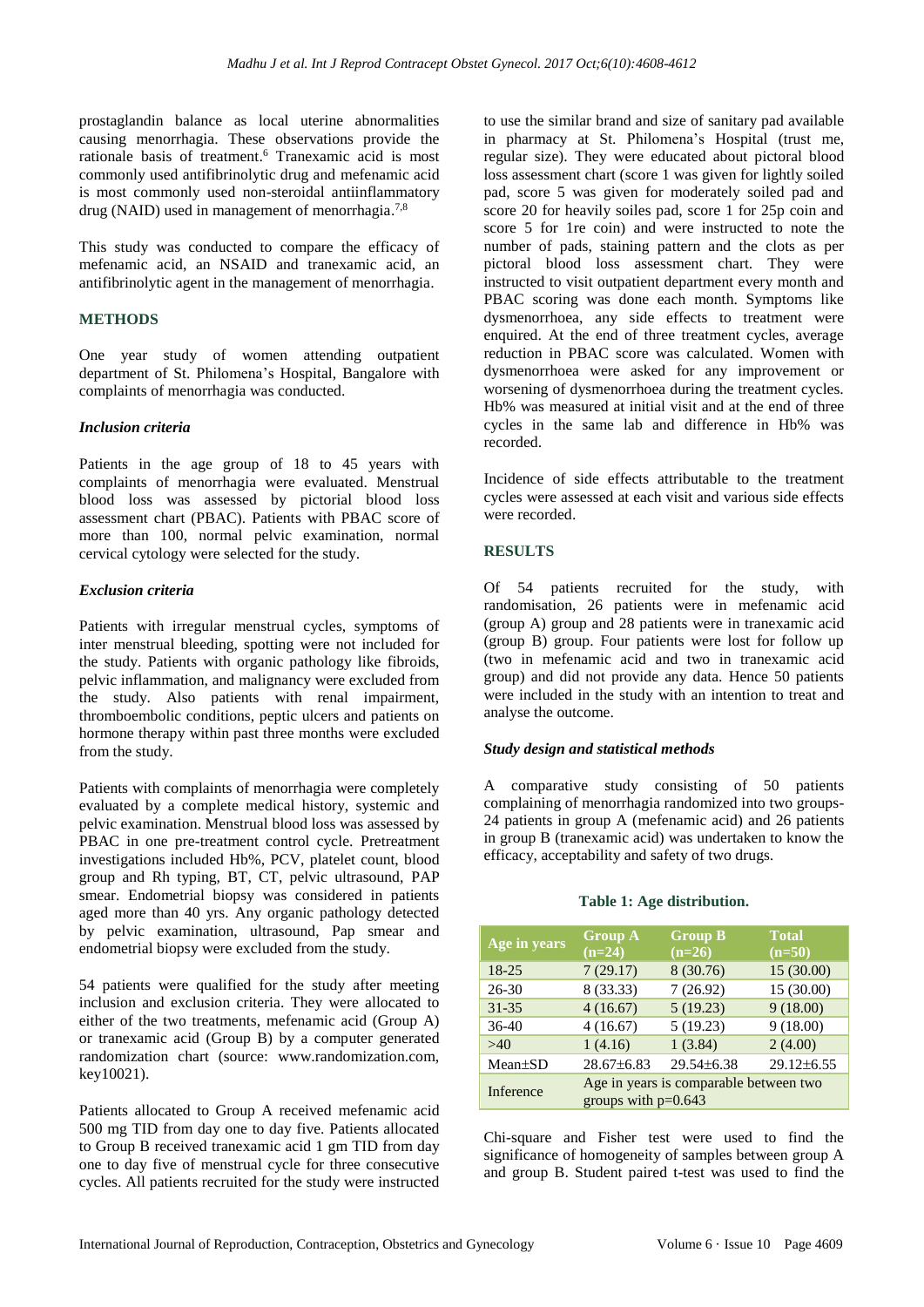significance of PBAC score and haemoglobin within each group and ANOVA was used to find the significance difference of PBAC scores between group A and group B.

Distribution in age, parity and duration of menorrhagia was comparable between the two groups (Table 1-3).

#### **Table 2: Parity distribution.**

| <b>Parity</b>      | <b>Group A</b><br>$(n=24)$                                            | <b>Group B</b><br>$(n=26)$ | <b>Total</b><br>$(n=50)$ |
|--------------------|-----------------------------------------------------------------------|----------------------------|--------------------------|
| Nullipara          | 4(16.67)                                                              | 8 (30.76)                  | 12(24.00)                |
| Para1              | 3(12.50)                                                              | 5(19.23)                   | 8 (16.00)                |
| Para <sub>2</sub>  | 10(41.67)                                                             | 7(26.92)                   | 17 (34.00)               |
| Para3              | 6(25.00)                                                              | 3(11.54)                   | 9(18.00)                 |
| Para4 and<br>above | 1(4.17)                                                               | 3(11.54)                   | 4(8.00)                  |
| Inference          | Parity distribution in both the group is<br>comparable with $P=0.368$ |                            |                          |

### **Table 3: Duration of menorrhagia.**

| <b>Duration of</b><br><b>Mennorhagia</b> | <b>Group A</b><br>$(n=24)$                                                         | <b>Group B</b><br>$(n=26)$ | <b>Total</b><br>$(n=50)$ |
|------------------------------------------|------------------------------------------------------------------------------------|----------------------------|--------------------------|
| $\leq$ 3 months                          | 7(29.16)                                                                           | 8 (30.76)                  | 15 (30.00)               |
| 4-6 months                               | 6(25.00)                                                                           | 8 (30.76)                  | 14 (28.00)               |
| 7-12 months                              | 7(29.16)                                                                           | 7(26.92)                   | 14 (28.00)               |
| $>12$ months                             | 4(16.67)                                                                           | 3(11.54)                   | 7(14.00)                 |
| Inference                                | Duration of mennorrhagia is<br>comparable between the two groups<br>with $P=0.937$ |                            |                          |

Pretreatment mean PBAC score in group A was 150.67 and in group B was 163.69. Mean PBAC scores in treated cycles in group A during cycle one, two and three were 101.54, 105.04 and 101.42 respectively.

#### **Table 4: Reduction in Menstrual Blood Loss.**

| <b>PBAC</b> score<br>(Mean± SD) | <b>Group A</b><br>$(n=24)$                                                                                                                 | <b>Group B</b><br>$(n=26)$      |
|---------------------------------|--------------------------------------------------------------------------------------------------------------------------------------------|---------------------------------|
| Pre treatment<br>cycle          | $150.67 \pm 19.76$                                                                                                                         | $163.69 \pm 30.28$              |
| <b>Treated cycles</b>           |                                                                                                                                            |                                 |
| Cycle 1                         | $101.54 \pm 25.43$                                                                                                                         | 85.38±22.43                     |
| Cycle 2                         | $105.04 \pm 18.95$                                                                                                                         | 88.46±22.57                     |
| Cycle 3                         | 101.42±29.92                                                                                                                               | 84.42±23.46                     |
| Average of 3<br>cycles          | $104.04 \pm 17.72$                                                                                                                         | 82.20±11.88                     |
| Significance                    | Student $t=14.250$ ,<br>p<0.001                                                                                                            | Student $t=22.865$ ,<br>p<0.001 |
| <b>Effect Size</b>              | 2.48                                                                                                                                       | 3.87                            |
| Significance<br>by ANOVA        | PBAC score is significantly reduced<br>in group B when compared to group A<br>keeping pre scores as covariates with<br>$F=59.647, P<0.001$ |                                 |

Mean PBAC score in treated cycles in group B during cycle one, two and three were 85.38, 88.46, and 84.42 respectively. When average of three treated cycles were taken mean PBAC score was 104.04 in group A and 82.20 in group B (Table 4).

There was 31% reduction in PBAC score in group A and 50% reduction in group B. Of patients in group B, 23 patients had PBAC score of less than 100 and of group A, 9 patients had PBAC score of less than 100 after treatment. As there was significant difference in mean PBAC score between the two groups in pretreatment cycle, significance was calculated by applying ANOVA keeping the pretreatment scores as covariates. PBAC score was significantly reduced in group B compared to group A with p<0.001(Table 4).

Dysmenorrhoea was present in 11 of 24 patients in group A, 12 of 26 patients in group B. During treatment, improvement in dysmenorrhoea was reported by 9 of 11 patients in group A (81.85%), 8 of 12 patients in group B (61.66%). 2 patients in group A and 4 patients in group neither had improvement or nor worsening. There was no worsening of dysmenorrhoea in either of two groups. Difference in improvement of dysmenorrhoea was not statistically significant between group A and group B  $(p=0.640)$ .

Side effects were reported by 12 patients in group A and 9 patients in group B. Side effects reported included epigastric pain, nausea, vomiting, and giddiness. When the incidence of side effects were compared between two groups, it was significantly less in group B  $(p=0.271)$ (Table 5).

Mean Hb% in pre-treatment cycle was 10.41gm% in group A, and 9.88 gm% in group B. At the end of three treatment cycles mean Hb% was 11.35% and 10.70% in group A and group B respectively. Improvement in Hb% was present in 19 patients in group A and 23 patients in group B. Thus Hb% improved significantly in both groups with p value of  $0.015$  in group A and  $\langle 0.001$  in group B.

#### **Table 5: Side effects.**

| <b>Side effects</b> | <b>Group A</b><br>$(n=24)$ | <b>Group B</b><br>$(n=26)$            | <b>Total</b><br>$(n=50)$ |
|---------------------|----------------------------|---------------------------------------|--------------------------|
| Present             | 12(50.0)                   | 9(34.62)                              | 21(42.00)                |
| Absent              | 12(50.0)                   | 17 (65.38)                            | 29 (58.00)               |
| Inference           | $P=0.271$                  | Side effects are less in Group B with |                          |

20 out of 24 patients in group A and 23 out 26 patients in group B reported significant improvement in lifestyle in terms of improvement of dysmenorrhoea, decreased flooding, improvement in participation in social activities and willing to continue treatment. They found the treatment was acceptable. 4 patients in group A were not willing to continue (3 patients because of more side effects and 1 patient because of unsatisfaction in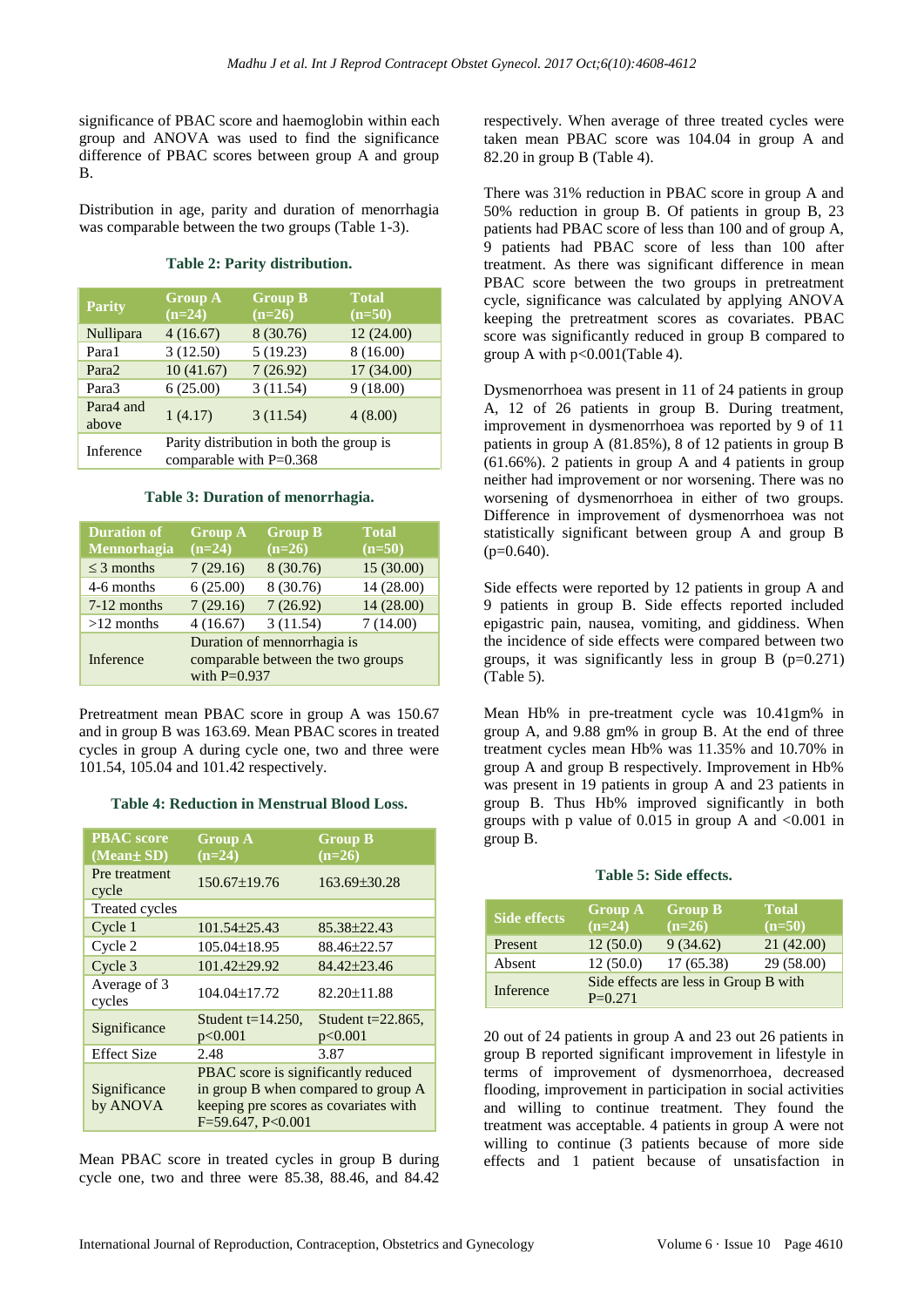reduction in blood flow). 3 patients in group B were not willing to continue because of side effects.

There were 2 patients in group A and 4 patients in group B with Intrauterine Contraceptive Devices (IUCD). There was reduction in PBAC score by 47 in group A and by 72 in group B. As sample size of IUCD users was small, no conclusion could be drawn.

## **DISCUSSION**

The present study compares the use of two non-hormonal drugs used in medical management of menorrhagia in terms of reduction of menstrual blood loss, improvement in dysmenorrhoea, incidence of adverse effects, improvement in Hb% and improvement of quality of life as reflected by acceptance of treatment.

The present study shows that there is significant reduction in menstrual blood loss both with Tranexamic acid and mefenamic acid, but tranexamic acid proved to be more efficacious. Average mean PBAC scored decreased by 31% in mefenamic acid group and by 50% in tranexamic acid. This was in accordance with previous studies. Cameron et al compared mefenamic acid with norethisterone in 32 patients with ovulatory menorrhagia and found a reduction in menstrual blood loss by 24% in mefenamic acid group and 20% reduction in norethisterone group.<sup>9</sup>

Peterson et al compared the efficacy of tranexamic acid and norethisterone in management of ovulatory menorrhagia, 25 patients received tranexamic acid, 21 patients received norethisterone.<sup>10</sup> They found 45% reduction in menstrual blood loss with tranexamic acid and 20% reduction in menstrual blood loss with norethisterone. Bonnar et al compared efficacy of ethamsylate, mefenamic acid, tranexamic acid for treating menorrhagia in a randomised trial and found reduction in menstrual blood loss by 20% in ethamsylate group, 31% reduction in mefenamic acid group, 54% reduction in tranexamic acid group.<sup>11</sup> Lee et al compared the efficacy of tranexamic acid for essential menorrhagia.<sup>4</sup>

11 patients were with menorrhagia were treated with tranexamic acid 1 gm 6 hourly for 3-4 days (day 1 to day 3) and there was reduction in menstrual blood loss by 54%. Peter et al compared the efficacy of LNG-IUS with mefenamic acid in 51 patients in terms of reduction in menstrual blood loss, PBAC score, total menstrual fluid loss, 25 were randomised to receive LNG-IUS and 26 to receive oral mefenamic acid.<sup>5</sup> They found a mean reduction of PBAC score of 37% in mefenamic acid and 95% in LNG-IUS. Most of the previous studies used alkaline haematin method for menstrual blood loss assessment, but this is cumbersome and time consuming procedure and is not available in clinical practice in most set up. Hence a simple but more accurate method of pictoral blood loss assessment chart which has sensitivity and specificity of more than 80% was used in the study. Few of the previous studies do have used pictoral blood loss assessment chart.

In terms of improvement in dysmenorrhoea, the present study showed an improvement rate of 88% in Mefenamic acid 66% in tranexamic acid group. Dockeray et  $al<sup>12</sup>$  in comparison of mefenamic acid with danazol in 40 patients with menorrhagia found an improvement rate of 77% in patients treated with mefenamic acid. Bonnar et  $al<sup>11</sup>$  in comparative study of ethamsylate, tranexamic acid, mefenamic acid show improvement in dysmenorrhoea in 4%, 9%, 13% in patients treated with ethamsylate, tranexamic acid and mefenamic acid respectively.

The present study showed a mean increase in Hb% of 9% in mefenamic acid group, and 8.3% in tranexamic acid group. Lee et al reported 7.7% increase in mean Hb% with tranexamic acid for menorrhagia.<sup>4</sup> Gleeson et al reported 9.1% increase in mean Hb% I patients who received tranexamic acid for menorrhagia.<sup>13</sup>

## **CONCLUSION**

Both mefenamic acid and tranexamic acid were effective in management of menorrhagia. Tranexamic acid was superior to mefenamic acid in terms of reduction in menstrual blood loss. Both have the advantage of only being taken during menstruation. Control of dysmenorrhoea was achieved in significant number of patients in both groups. Minor side effects like epigastric pain, nausea, vomiting was more frequent in mefenamic acid group. Acceptability rate was high in both groups.

#### **ACKNOWLEDGMENTS**

Authors would like to thank Dr Shylaja AS, Dr Chopde SS, Dr Venkatesh N for their support during this study. Authors also acknowledge Mr. K P Suresh for his immense help.

*Funding: No funding sources Conflict of interest: None declared Ethical approval: The study was approved by the Institutional Ethics Committee*

## **REFERENCES**

- 1. Week AD SRG. Duff Abnormal uterine bleeding Diagnosis and medical management. Progress in obstetrics and Gynecology by John Studd; 1996;12:309-23.
- 2. Chimbiria TH, Anne Anderson ABM, Turnbull AC. Relation between measured menstrual blood loss and patients subjective assessment of loss, duration of bleeding, number of sanitary towel used, uterine weight and endometrial surface are. Br J Obstet Gynecol. 1980;87:603-9.
- 3. Higham JM. Medical treatment of menorrhagia. Progress in obstetrics and gynaecology by John Studd; 1991;9:335-348.